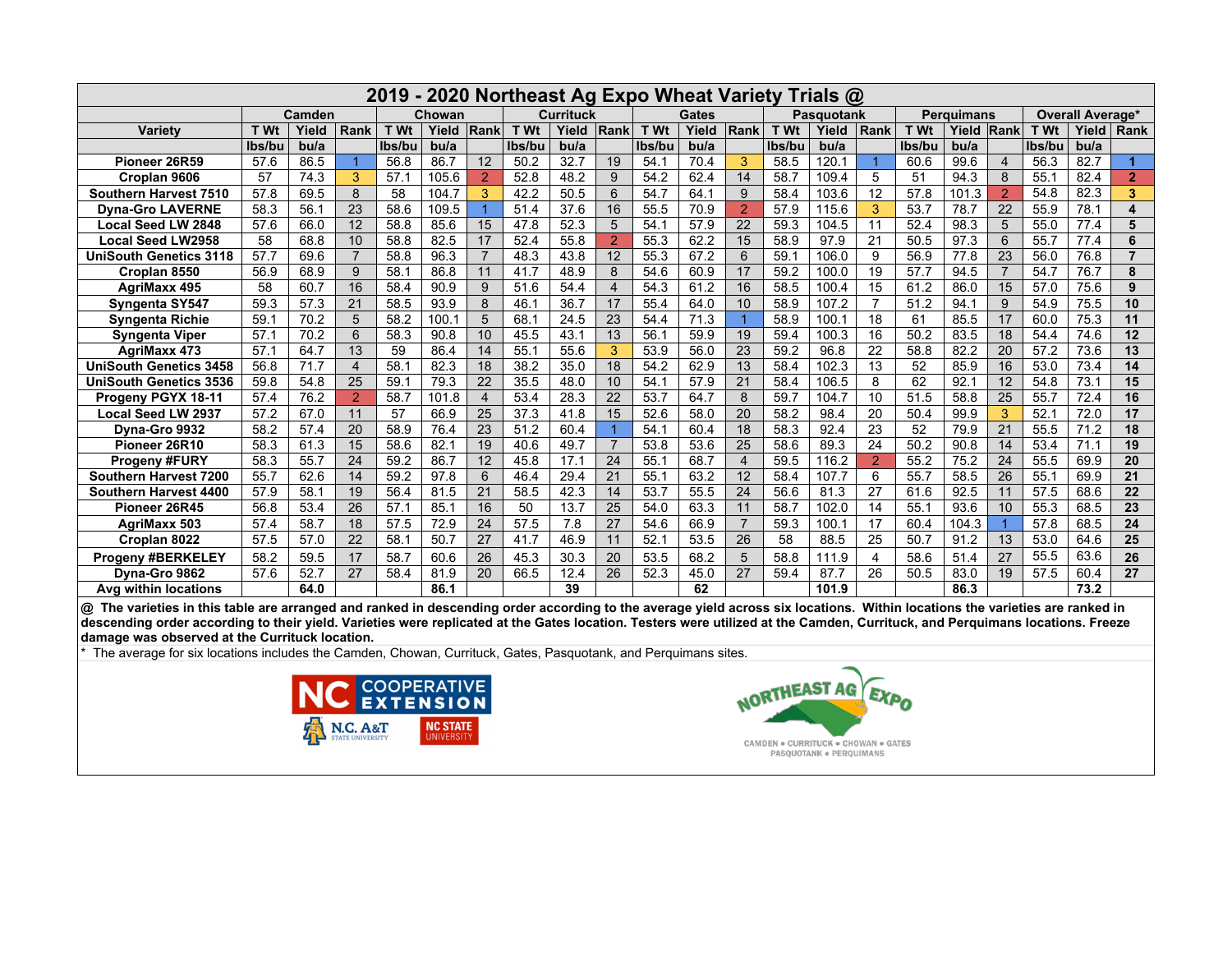| 2019-2020 NE Ag Expo Replicated Wheat Variety Trial: Gates County                             |              |                     |             |  |  |  |  |  |
|-----------------------------------------------------------------------------------------------|--------------|---------------------|-------------|--|--|--|--|--|
| Variety                                                                                       | Yield (bu/A) | Test Weight (lb/bu) | Protein (%) |  |  |  |  |  |
| Syngenta SY Richie                                                                            | 71.3         | 54.4                | 11.1        |  |  |  |  |  |
| Dyna-Gro Laverne                                                                              | 70.9         | 55.5                | 11          |  |  |  |  |  |
| Pioneer P26R59                                                                                | 70.4         | 54.1                | 9.9         |  |  |  |  |  |
| Progeny #FURY                                                                                 | 68.7         | 55.1                | 10.7        |  |  |  |  |  |
| Progeny #BERKELEY                                                                             | 68.2         | 53.5                | 11.1        |  |  |  |  |  |
| UniSouth Genetics USG 3118                                                                    | 67.2         | 55.3                | 10.7        |  |  |  |  |  |
| AgriMAXX 503                                                                                  | 66.9         | 54.6                | 9.9         |  |  |  |  |  |
| Progeny Exp. PGYX18-11                                                                        | 64.7         | 53.7                | 12          |  |  |  |  |  |
| Southern Harvest SH 7510                                                                      | 64.1         | 54.7                | 10.8        |  |  |  |  |  |
| Syngenta SY 547                                                                               | 64           | 55.4                | 11          |  |  |  |  |  |
| Pioneer P26R45                                                                                | 63.3         | 54                  | 9.6         |  |  |  |  |  |
| Southern Harvest SH 7200                                                                      | 63.2         | 55.1                | 11.3        |  |  |  |  |  |
| UniSouth Genetics USG 3458                                                                    | 62.9         | 54.2                | 9.8         |  |  |  |  |  |
| CROPLAN 9606                                                                                  | 62.4         | 54.2                | 10          |  |  |  |  |  |
| Local Seed LW2958                                                                             | 62.2         | 55.3                | 11.2        |  |  |  |  |  |
| AgriMAXX 495                                                                                  | 61.2         | 54.3                | 10.6        |  |  |  |  |  |
| CROPLAN 8550                                                                                  | 60.9         | 54.6                | 10.5        |  |  |  |  |  |
| Dyna-Gro 9932                                                                                 | 60.4         | 54.1                | 10.9        |  |  |  |  |  |
| Syngenta SY Viper                                                                             | 59.9         | 56.1                | 10.5        |  |  |  |  |  |
| Local Seed LW2937                                                                             | 58           | 52.6                | 10.8        |  |  |  |  |  |
| UniSouth Genetics USG 3536                                                                    | 57.9         | 54.1                | 10.3        |  |  |  |  |  |
| Local Seed LW2848                                                                             | 57.9         | 54.1                | 10.4        |  |  |  |  |  |
| UniSouth Genetics USG 3201                                                                    | 56.7         | 55.4                | 10.6        |  |  |  |  |  |
| AgriMAXX 473                                                                                  | 56           | 53.9                | 10.5        |  |  |  |  |  |
| Southern Harvest SH 4400                                                                      | 55.5         | 53.7                | 10          |  |  |  |  |  |
| Pioneer P26R10                                                                                | 53.6         | 53.8                | 10.4        |  |  |  |  |  |
| CROPLAN 8022                                                                                  | 53.5         | 52.1                | 10.2        |  |  |  |  |  |
| Dyna-Gro 9862                                                                                 | 45           | 52.3                | 10.8        |  |  |  |  |  |
| Mean                                                                                          | 61.7         | 54.3                | 10.6        |  |  |  |  |  |
| <b>LSD</b><br>10.2<br>1<br>0.72                                                               |              |                     |             |  |  |  |  |  |
| Yield and test weight values in bold represent the top yield group and top test weight at     |              |                     |             |  |  |  |  |  |
| this location with no significant differnce from the top yielding or top test weight variety. |              |                     |             |  |  |  |  |  |